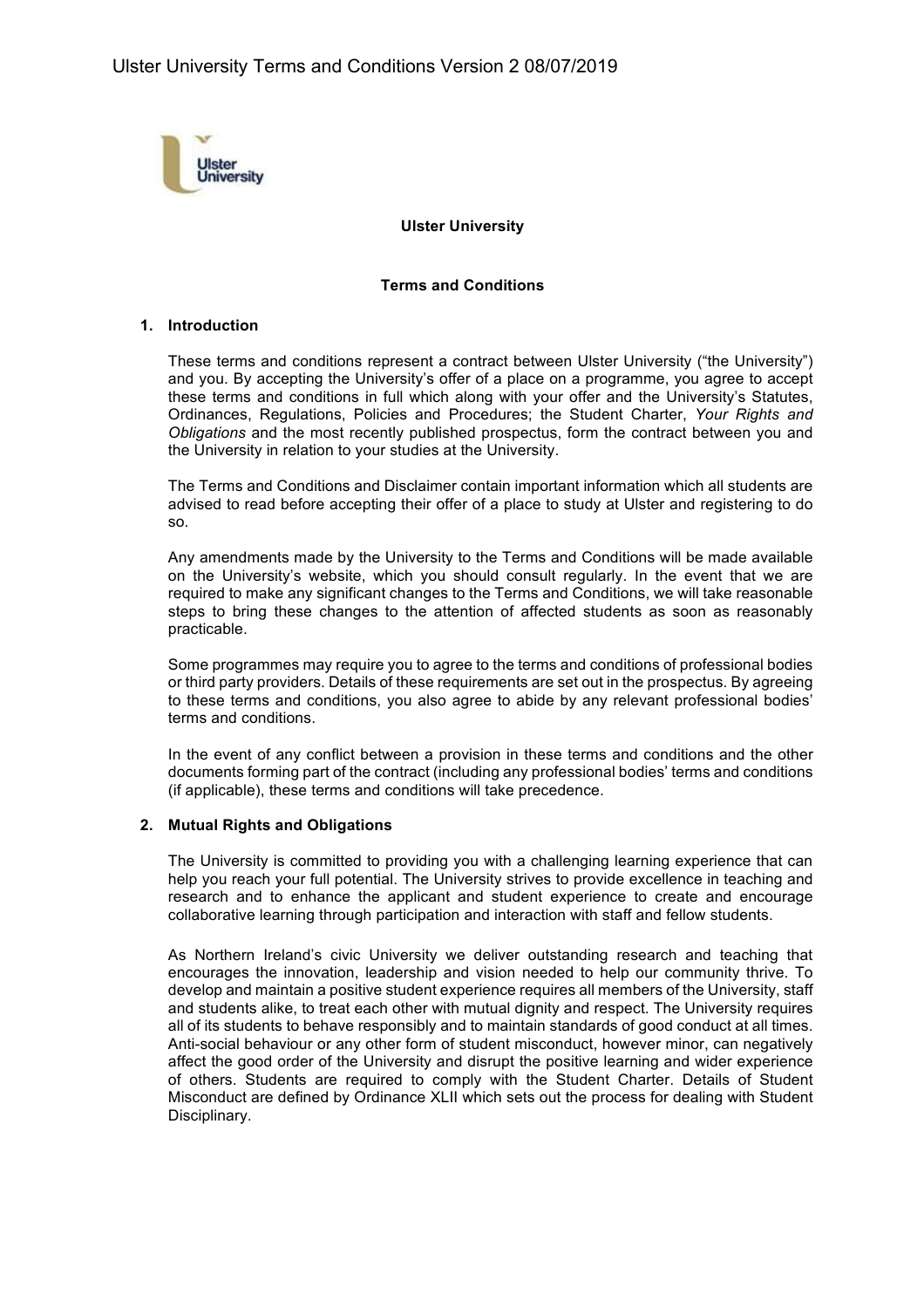As a student you will be provided with the tuition and academic support associated with your programme. In addition, the University offers extensive pastoral support to include health and welfare and support for students with accessibility needs.

## **3. Your application and offer**

It is your responsibility to ensure that all information you provide to the University and/or Home Office and/or the UK Foreign Office is true, accurate, complete and not misleading. If your application is found to contain incorrect, misleading or fraudulent information, there is a reassessment of your fee status or significant information has been omitted from your application, the University may withdraw or amend your offer, or terminate your registration at the University, according to the circumstances.

The offer the University makes to you will be either conditional or unconditional. If your offer is conditional, the University will set out the conditions you need to fulfil to be admitted to the programme of study.

The offer of a place shall be withdrawn if the conditions set out in your offer have not been fulfilled by the date set out in your offer letter.

You will be required, at the request of the University, to provide satisfactory evidence of your qualifications (including English language qualifications if required) before registration. Failure to provide such evidence to the University's satisfaction may result in termination of your offer, the revocation of your registration as a student of the University and termination of the contract.

## **4. Disclosure of criminal convictions and related information**

As a condition of taking up your place at the university and on a continuing basis on programmes or placements (for example teaching, health and social work) which involve work with children and vulnerable adults, you must disclose any criminal convictions including sentences and cautions (including verbal cautions), reprimands, final warnings and bind-over orders whether or not these have been spent. For these courses you will be required to undergo a Disclosure and Barring Service (DBR) application, and other checks both prior to and post registration. The University will inform you when such disclosure and checks apply.

# **5. Student for student wellbeing**

The University provides extensive student wellbeing services, including support for mental health and wellbeing, guidance and recommendations for students with a disability, as well as budgeting advice and financial support. If you have a disability or other support need, you are strongly advised to disclose details on your application so that the University can seek to support you with your needs throughout your studies.

The University values inclusiveness and endeavours to ensure that all applicants and students are treated on the basis of their merits and abilities without discrimination or disadvantage on the basis of their gender, marital status, race, colour, ethnic or national origins, disability, sexual orientation, religion, belief or age.

# **6. Immigration and Tier 4 compliance requirements**

The following is relevant to any non-EU/EEA student who requires immigration permission to study in the UK.

The University has an obligation to ensure that every student has the right to study in the UK, and to retain evidence of this. A student who cannot evidence their right to study in the UK will not be entitled to register and study at the University.

### Tier 4 (General) students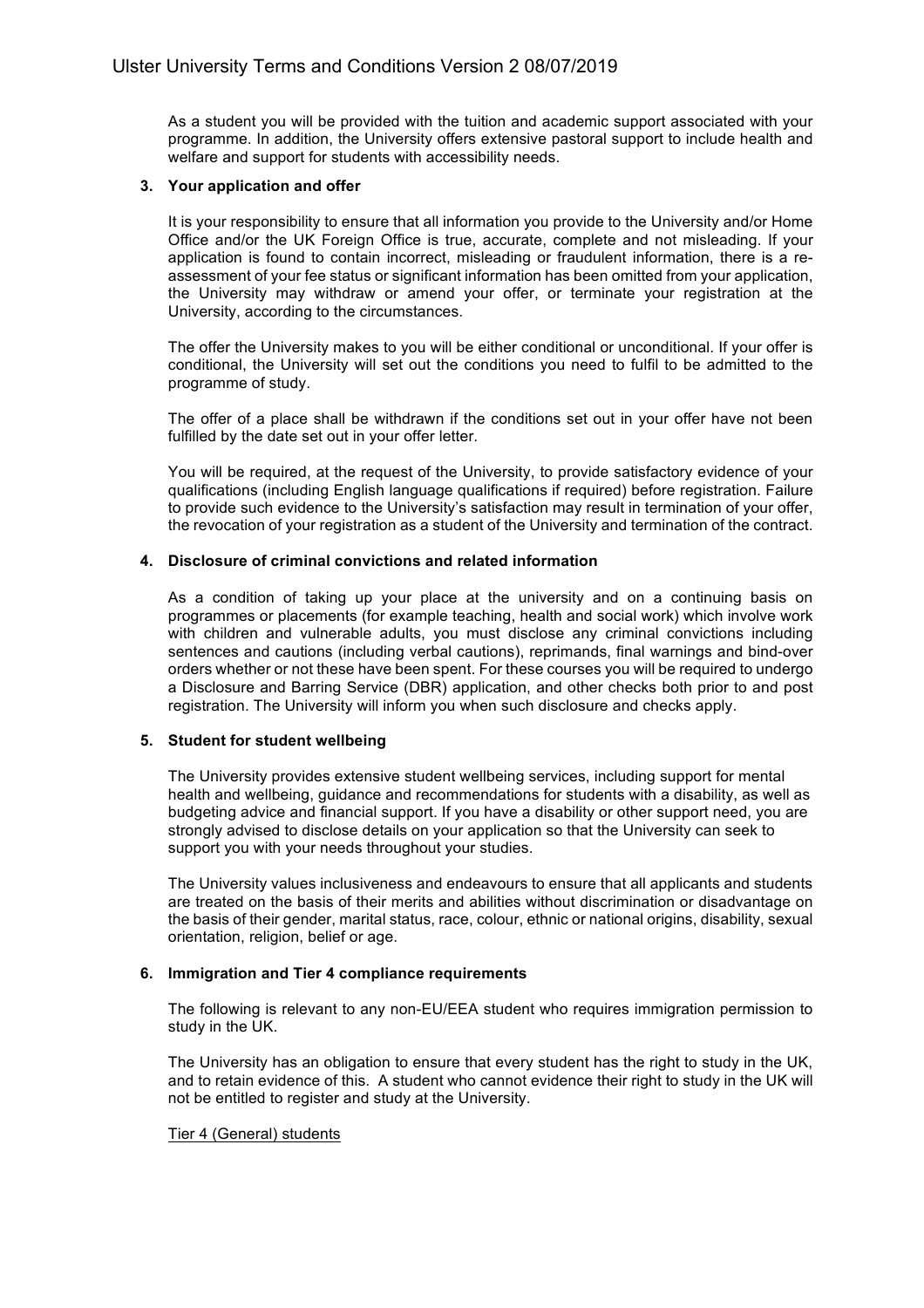The University is a Tier 4 Sponsor for the purposes of sponsoring students who have been granted Tier 4 (General) student visas to study at the University. As a Tier 4 Sponsor, the University has measures in place to ensure that it complies with its sponsor duties as per the current UK immigration rules.

At the onset of the University's registration process and as part of the University's Tier 4 sponsor record keeping duties, you are required to present the University with your passport and your Biometric Residence Permit (BRP). You must also provide your contact details including your UK term-time address, telephone number and/or mobile telephone number. You must update your contact details through your student portal whenever they change.

The University must report to UK Visas and Immigration (UKVI) any student who (amongst other matters) does not enrol on their nominated programme; is absent from their studies without permission; chooses to discontinue their studies; changes their programme or takes a Leave of Absence. Additionally, the University must report any student whose registration is terminated by the University and/or any student who breaches the conditions of their Tier 4 visa.

As a Tier 4 student, you must take responsibility for ensuring that you comply with the terms of your Tier 4 student visa whilst studying at the University. This includes attending all engagement points (classes/examinations/scheduled meetings etc.) in full; signing the class register; providing an explanation for any absence and attending Tier 4 Student Check-In. You must comply with the work regulations for Tier 4 students at all times. The University is obliged to report to UKVI if you work more hours than permitted or if you undertake work that is prohibited.

If your Tier 4 visa is curtailed by UKVI, the University will be required to review your registration status, as you will no longer have immigration permission to study in the UK.

You can visit our webpages further information regarding your Tier 4 visa including your rights and responsibilities.

All Tier 4 students will be required to sign a Tier 4 Student Compliance Declaration as part of the admissions process

### Non-Tier 4 students

This applies to you if you have one of the following immigration permissions (note: this list is not exhaustive): Short-term Student visa, leave to enter as a short-term student, Tier 2 visa, Tier 5 visa, Points-based system Dependant's visa, Asylum Seeker status

If you have non-Tier 4 immigration permission to study in the UK, at the onset of the University's registration process, you are required to present the University with your passport and evidence of your UK immigration permission.

### **7. Registration**

You are required to register at the start of your proposed programme of study and annually for each subsequent year of study. Registration must be completed before the end of the second week of the programme.

### **8. Tuition and academic related fees**

All students are required to pay an annual tuition fee. The tuition fee includes charges for registration, tuition, supervision and examination and is payable for each year, or part of the year for which the student is registered, including placement years. The tuition fee is subject to an annual increment which is set by the Department of the Economy for Full Time Undergraduate Students, the annual increase in tuition fees for all other categories of students is proportionate to this increase.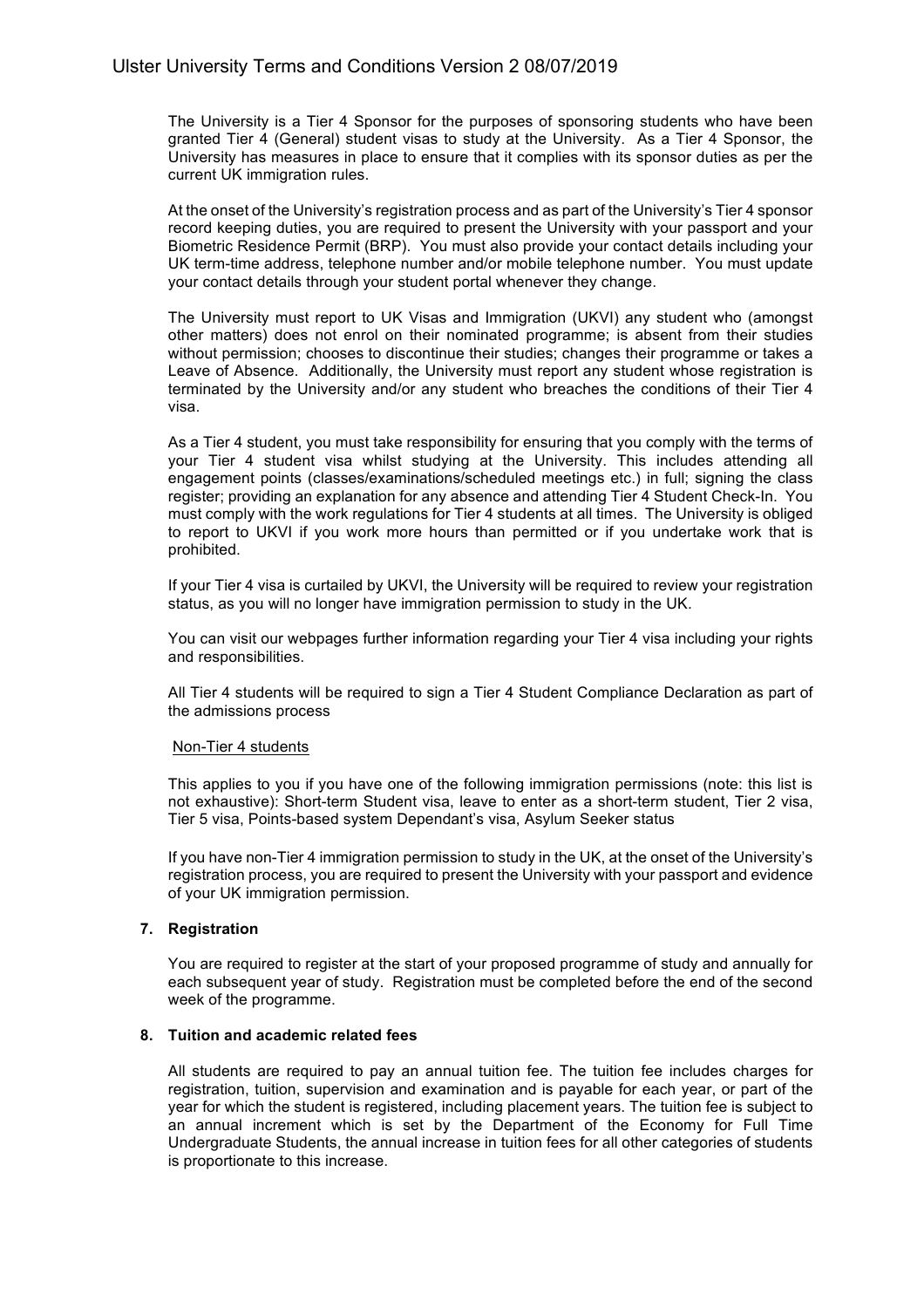It will be your responsibility to ensure that all deposits, tuition and other fees and charges payable to the University are paid when due. Where a third party (such as a sponsor or employer) is responsible for payment on your behalf, you will need to ensure that they make payment, otherwise you will be liable for payment.

If you cease to be a student of the University, because for example you withdraw, go on leave of absence or the University terminates your registration, you may still be liable for any outstanding fees and charges. Please refer to the Tuition Fee Liability Policy for further information.

It is important that you read the Tuition Fee Payment Policy and Tuition Fee Liability Policy as these set out the University's and your respective rights and obligations. They also set out the potential consequences if you fail to make payment such as the University's rights to terminate your registration and/or to withhold awards. Please refer to the Tuition Fee webpages for further information.

If you have any concerns regarding payment of fees or require further information about tuition fees, please contact the Tuition Fee Office at Tel: +44 028 7012 4252 email: fees@ulster.ac.uk.

## **9. Other Charges**

You may incur additional expenditure on items such as (but not limited to) field trips, vaccination costs, application fees and specialist materials/clothing. Details of additional expenses are available on the prospectus within your chosen course of study.

The University may pursue legal proceedings against you if you are in debt to the University or may disclose information about you to credit reference agencies or other credit assessment, debt tracing or fraud prevention organisations.

# **10. Changes to your programme**

The University has provided you with information on your programme title and core modules and will endeavour not to change these other than in the circumstances described below:

- A programme title may change, for example, to reflect developments in the subject. If the University intends to change the title of your programme, you will be informed of the proposed change and your consent to this change sought.
- Core modules are not expected to change during your programme of study, but the content will be updated. However, in some disciplines the subject develops rapidly, so it is possible that core modules may need to be replaced to reflect the change.
- Optional modules will change over time, your programme information details possible optional modules. The options listed may not run every year, dependent upon staffing availability or developments in the subject.
- Programmes offered by the University change over time, as new programmes are introduced and others withdrawn. If the programme you have applied to is withdrawn, the University will take all reasonable steps to minimise the effect and will seek to offer you a suitable replacement programme for which you are qualified, or if the University is unable to offer you a suitable replacement programme it will seek to refer you to a comparable higher education institution offering a suitable replacement programme. Where a programme is to be withdrawn, the University will at the earliest possible opportunity, take all reasonable steps to notify you, who have registered an interest in the relevant programme. Where a decision is taken to withdraw a programme, a teaching-out arrangement will be put in place to enable those students already registered to complete the programme within the normal period of study.
- Where a programme is accredited by a professional body, the University may be required to change the programme to meet the requirements of the professional body.

In all cases where there is to be a programme change the University will communicate to students and applicants who would be affected by this, as soon as it has been approved. In most cases this will be in the academic year before the change happens. There are, however,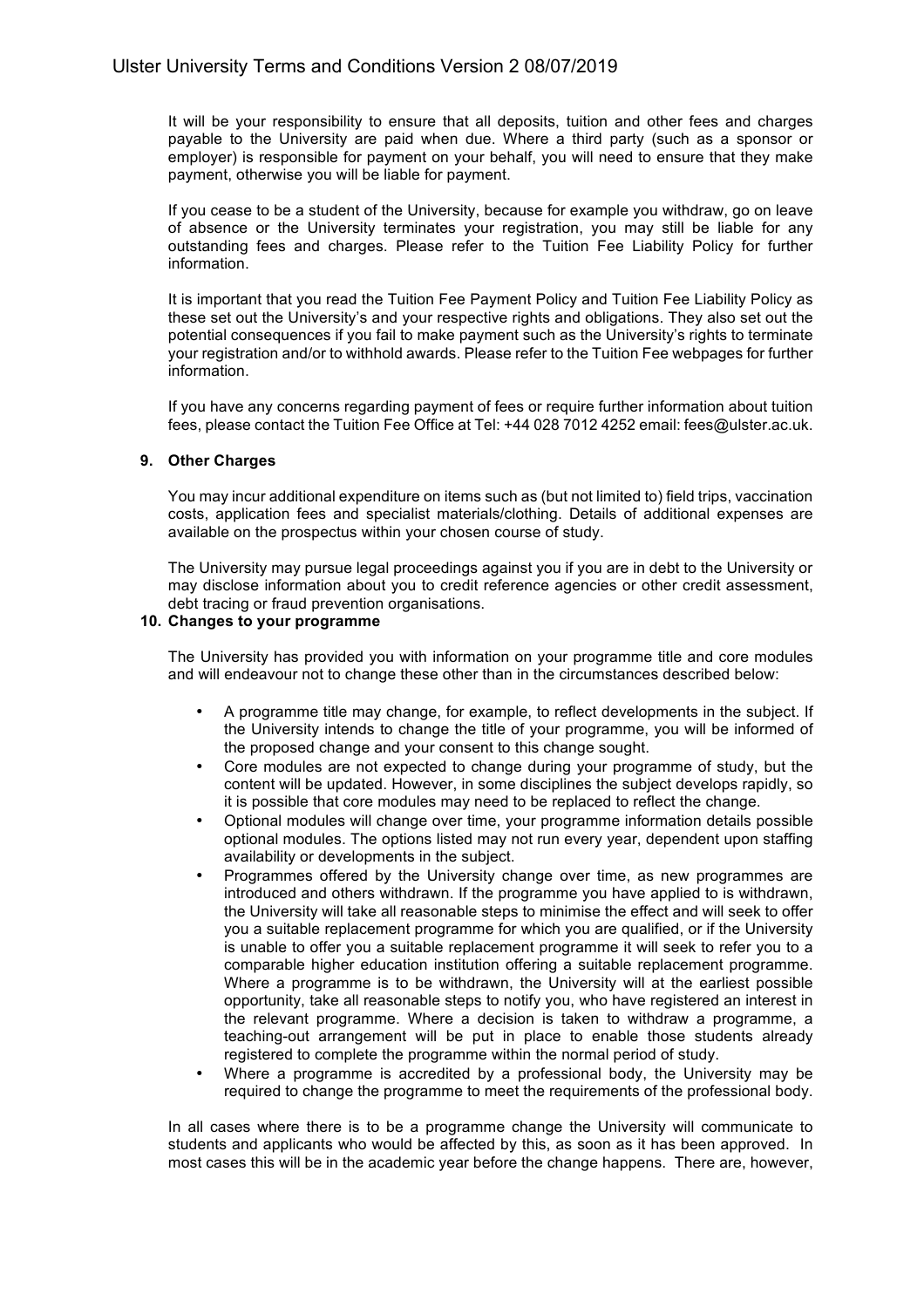limited circumstances that generally cannot be anticipated where changes need to be made with less notice.

## **11. Educational provision**

The University shall endeavour to deliver your programme with reasonable care and skill in accordance with the description provided in the prospectus. It will clearly explain the academic requirements of the programme to you in advance.

You must strive to fulfil all the academic requirements of your programme, including the submission of course work and other assignments on time. You are expected to attend examinations and other required events on time and in accordance with the policies, rules and regulations of the University.

If you do not act in accordance with this contract or any of the documents referred to in it, the University may take disciplinary action against you.

## **12. General Data Protection Regulation (GDPR)**

The University holds information about all applicants to the University and all students at the University. The University uses the information from your application to:

- a. process your application, to collect feedback and to send you information about the University and its events, such as open days;
- b. if your application is successful, the University will also use the information which it holds about you to deliver your programme, to provide educational and support services to you, to monitor your performance and attendance and to collect feedback; and for management activities such as strategic planning, statistical analysis, equal opportunities monitoring and maintaining IT systems.

Please refer to GDPR at Ulster University for more information.

# **13. Intellectual Property Rights**

Current students and members of staff must comply with the University Copyright Policy. Guidance has been developed by the Copyright Management Group to ensure compliance. The copyright web resource below contains information and guidance relating to the legal use of library resources, scanning, use of images and many other aspects of copyright compliance. Further information is available on Copyright guidance and reference material.

## **14. Accommodation**

The terms of any offer by the University (or any other party) to provide you with accommodation during your studies will be subject to a separate accommodation contract and payment of accommodation fees and charges under that separate contract.

Please view the Accommodation webpages for further information

## **15. Complaints procedure**

The Student Complaints procedure aims to:

- Be easily accessible;
- Allow speedy handling, with established time limits for action;
- Ensure a transparent, thorough and fair investigation;
- Respect students' desire for confidentiality;
- Address all the points at issue, and provide an effective response and appropriate redress;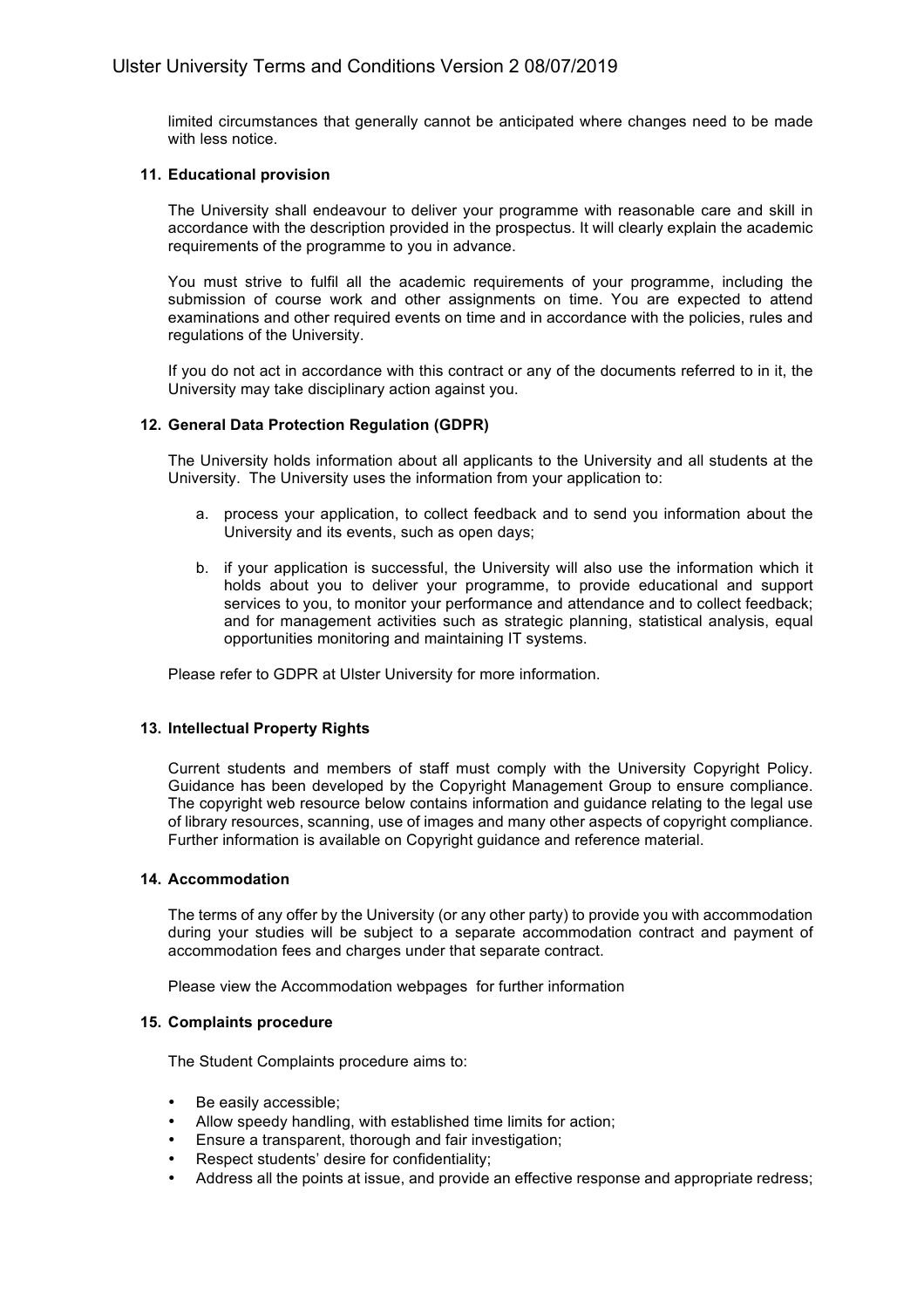• Provide information to management so that services can be improved.

If you have a complaint about the University or your programme of study, you should refer to the University's Complaints Procedure.

Applicants should refer to the Applicant Complaints Policy Current Students should refer to the Student Complaints Policy

### **16. Your right to cancel**

The University's Admissions Process is subject to Consumer Protection Law. This means that you have the 'Right to Cancel' your application to study within 14 days of accepting your offer.

#### Applying to the University via UCAS

When you accept an offer of a place on a course as your firm or insurance choice, a *contract will be made between you and the University*. If you change your mind, you can change your replies but only within **14 days of accepting the offer** and by contacting the UCAS Customer Contact Centre on 0371 468 0 468 or +44 3303330 230 (international)\*. After the 14-day period, it may be possible to do this with the permission of the Admissions Office, but you will need to contact them on 028 701 23210, and UCAS, to discuss your options.

#### Applying Directly to the University

Once you have accepted an offer to study at the University, you can cancel your acceptance within 14 days without giving any reason. The cancellation period will expire after 14 days from the date on which you accepted the offer, which is the date on which your contract with the University began. If you cancel your offer within the cancellation period, any deposit or administration or other fees you have paid will be refunded in full.

All students have a further 14 day right to cancel from the first date of term before becoming liable for tuition fees.

To exercise your right to cancel, you must inform us in writing which may be by post or email to the Admissions Office:

## Name of Applicant:

## Address of Applicant:

Email Address of Applicant:

I give notice that I cancel my offer of a place to study on

Course Title:

Signature of Applicant (if cancellation is by letter)

To meet the cancellation deadline, you must send your right to cancel statement before the end of the cancellation period.

#### **Statutory Rights**

The right to cancel is a statutory right under the United Kingdom's Consumer Contracts (Information, Cancellation and Additional Charges) Regulations 2013. Once 14 days have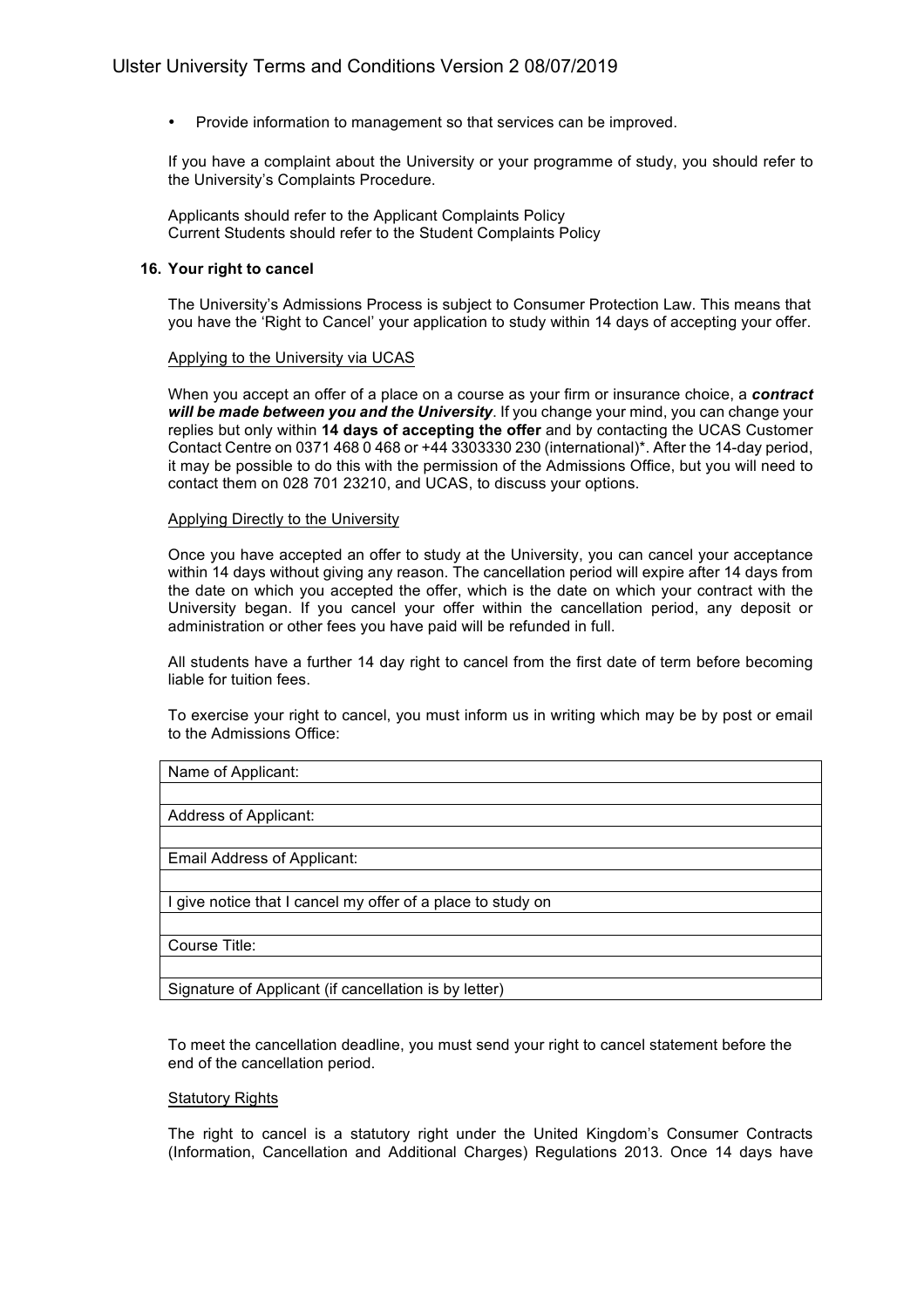passed you can still choose to cancel your acceptance of a place to study, however you should make yourself aware of the Tuition Fee Liabilities.

Your statutory right of cancellation does not affect your right to withdraw from the University at other times; subject to any ongoing obligations you may have to the University as a result of your registration should you commence studies at the University. Please refer to the Deregistration Policy, should you wish to take a leave of absence or to completely withdraw from study.

You are protected by Consumer Protection legislation, consolidated within the Consumer Rights Act 2015 (CRA), and these Terms and Conditions have been established in accordance with guidance on the implications of consumer legislation for Higher Education Institutions issued by the Competition and Markets Authority.

## **17. Disclaimer**

1. The University endeavours to deliver courses and programmes of study in accordance with the description set out in this prospectus. The University's prospectus is produced at the earliest possible date in order to provide maximum assistance to individuals considering applying for a course of study offered by the University. The University makes every effort to ensure that the information contained in the prospectus is accurate but it is possible that some changes will occur between the date of printing and the start of the academic year to which it relates. Please note that the University's website is the most up to date source of information regarding courses and facilities and we strongly recommend that you always visit the website before making any commitments.

2. Although reasonable steps are taken to provide the programmes and services described, the University cannot guarantee the provision of any course or facility and the University may make variations to the contents or methods of delivery of courses, discontinue, merge or combine courses and introduce new courses if such action is reasonably considered to be necessary by the University. Such circumstances include (but are not limited to) industrial action, lack of demand, departure of key staff, changes in legislation or Government policy, withdrawal or reduction of funding or other circumstances beyond the University's reasonable control.

3. If the University discontinues any courses, it will use its reasonable endeavours to provide a suitable alternative course. In addition, courses may change during the course of study and in such circumstances the University will normally undertake a consultation process prior to any such changes and seek to ensure that no student is unreasonably prejudiced as a consequence of any such change.

4. The University does not accept responsibility (other than through the negligence of the University, its staff or agents), or for the consequences of any modification or cancellation of any course, or part of a course, offered by the University but will take into consideration the effects on individual students and seek to minimise the impact of such effects where reasonably practicable.

5. The University cannot accept any liability for disruption to its provision of educational or other services caused by circumstances beyond its control, but the University will take all reasonable steps to minimise the resultant disruption to such services.

### 18. **Liability**

Whilst the University takes reasonable care to ensure the safety and security of its students whilst on the University's campus and/or whilst using the University's services, the University cannot accept responsibility, and expressly excludes liability, for loss or damage to your personal property (including computer equipment and software). You are advised to insure your property against theft and other risks.